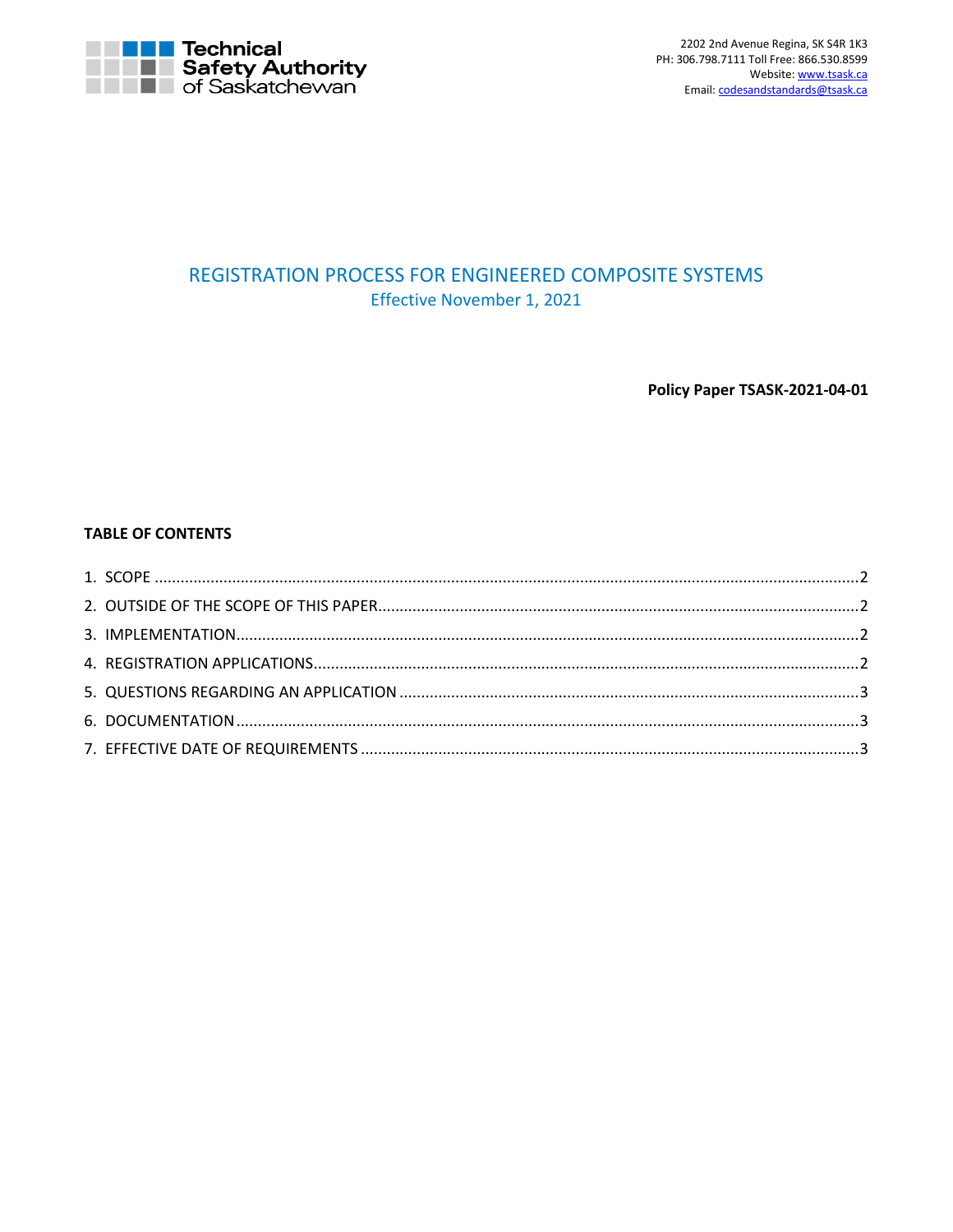

#### **TSASK-2021-04-01**

## <span id="page-1-0"></span>**1. SCOPE**

This paper covers the process for the registration of Engineered Composite Systems (ECS) for use in Saskatchewan. The paper also describes the process for obtaining acceptance for the use of ECS.

## <span id="page-1-1"></span>**2. OUTSIDE OF THE SCOPE OF THIS PAPER**

This paper does not apply to any other registration process at TSASK.

## <span id="page-1-2"></span>**3. IMPLEMENTATION**

The ABSA document AB-539 (Engineered Composite Systems for Pressure Equipment Alterations, Edition 1 Revision 0) shall be followed for all ECS to be installed in Saskatchewan subject to the following amendments:

## 3.1

The option to use ECS to reinforce a thin area or to restore the structural integrity of pressure piping system is deemed an alteration and shall be made available to TSASK Quality Management System **(QMS) manual holders only**. To take advantage of the use of ECS, the QMS company shall update their registered QMS manual to include the control of this special process per clause 75 of *The Boiler and Pressure Vessel Regulations, 2017.*

## 3.2

The ECS Installation organization shall update their TSASK Quality Control Program (QCP) manual to cover the scope of work related to engineered composite systems.

## <span id="page-1-3"></span>**4. REGISTRATION APPLICATIONS**

Per Annex B of AB-539, there are two parts to the registration process.

- (a) ECS procedure specification (ECSPS) registration; and
- (b) Registration of an application specific alteration procedure (i.e. design and installation procedure)

Applications can be made separately or together. When both applications are made together or when application is only for (b) above, completed Forms TSK-1011 Application for the Registration of a Pressure Piping Design and TSK-1003 General Engineering Requirements for Design & Construction of Pressure Piping Systems shall be used. When the application is only for (a), completed Form TSK-0005 Application for Demand Service shall be used. All applications shall be certified by a Professional Engineer as defined in *The Engineering and Geoscience Professions Act.*

Completed ECS application packages shall be submitted to: Email: [designsubmission@tsask.ca](mailto:designsubmission@tsask.ca) or

> **Codes & Standards Compliance** Technical Safety Authority of Saskatchewan 2202 2<sup>nd</sup> Avenue REGINA SK S4R 1K3